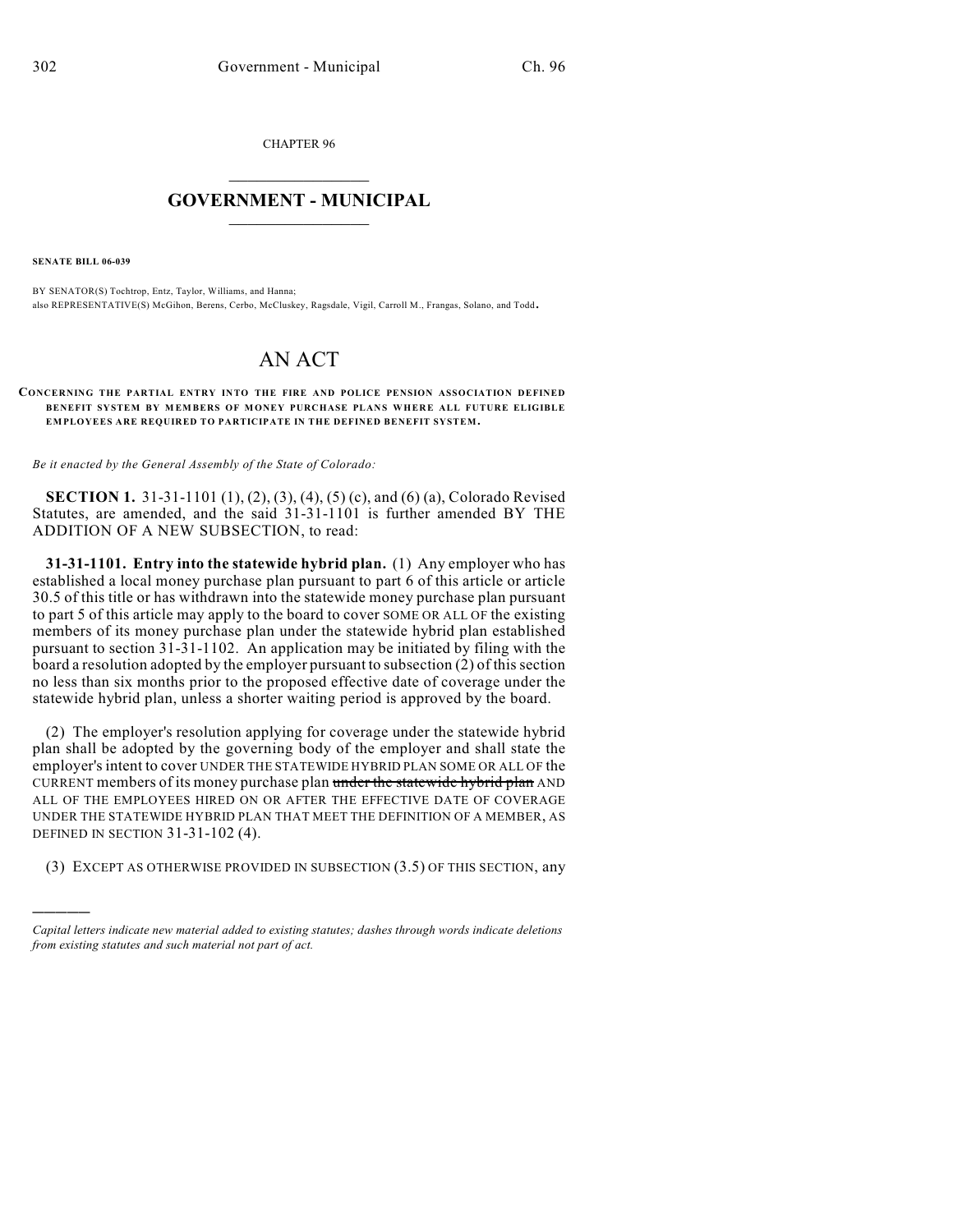application for coverage under the statewide hybrid plan shall be approved by at least sixty-five percent of all active members employed by the employer who are participating in the money purchase plan at the time of the application.

(3.5) (a) IN LIEU OF AN ELECTION TO OBTAIN THE APPROVAL BY AT LEAST SIXTY-FIVE PERCENT OF ALL ACTIVE MEMBERS AS REQUIRED BY SUBSECTION (3) OF THIS SECTION, AND WHEN THE LOCAL PLAN ALLOWS FOR THE INDIVIDUAL SELF-DIRECTION OF EACH MEMBER'S ACCOUNT, THE EMPLOYER MAY OFFER EACH ACTIVE LOCAL PLAN MEMBER THE OPTION TO DISCONTINUE PARTICIPATION IN THE LOCAL MONEY PURCHASE PLAN AND TO PARTICIPATE IN THE STATEWIDE HYBRID PLAN. THE OFFER SHALL BE A ONE-TIME EVENT AND SHALL BE EXTENDED TO ALL ACTIVE LOCAL PLAN MEMBERS EMPLOYED BY THE EMPLOYER AT THE TIME OF THE OFFER. ACTIVE LOCAL PLAN MEMBERS THAT CHOOSE TO DISCONTINUE PARTICIPATION IN THE LOCAL MONEY PURCHASE PLAN AND TO PARTICIPATE IN THE STATEWIDE HYBRID PLAN AND ALL OF THE EMPLOYEES HIRED ON OR AFTER THE EFFECTIVE DATE OF COVERAGE UNDER THE STATEWIDE HYBRID PLAN THAT MEET THE DEFINITION OF A MEMBER, AS DEFINED IN SECTION 31-31-102 (4), SHALL BE INCLUDED IN THE EMPLOYER'S APPLICATION FOR COVERAGE UNDER THE STATEWIDE HYBRID PLAN.

(b) NOTHING CONTAINED IN PARAGRAPH (a) OF THIS SUBSECTION (3.5) SHALL BE CONSTRUED TO WAIVE OR INVALIDATE THE REQUIREMENT FOR AN ELECTION OF MEMBERS THAT MAY BE REQUIRED BY A LOCAL PLAN DOCUMENT, TRUST AGREEMENT, OR LABOR AGREEMENT.

(4) The board shall promulgate rules relating to standards for disclosure of all ramifications and procedures for obtaining member approval pursuant to subsection (3) of this section OR FOR ALLOWING ACTIVE MEMBERS TO JOIN THE STATEWIDE HYBRID PLAN PURSUANT TO SUBSECTION (3.5) OF THIS SECTION. The board shall also promulgate rules relating to standards for granting an employer's application for participation in the statewide hybrid plan and for the submission of information to the board by the employer. Such rules shall contain a provision specifying that an employer that opts to participate in the statewide hybrid plan shall not be permitted to opt out of such plan at any later date.

(5) An application for coverage under the statewide hybrid plan filed by an employer who administers a local money purchase plan shall include the employer's certification to the board:

(c) That all active fire and police participants in the local money purchase plan AND ALL EMPLOYEES HIRED ON OR AFTER THE EFFECTIVE DATE OF COVERAGE UNDER THE STATEWIDE HYBRID PLAN THAT MEET THE DEFINITION OF A MEMBER, AS DEFINED IN SECTION 31-31-102 (4), will become participants in the statewide hybrid plan, EXCEPT AS MAY BE ALLOWED IN SUBSECTION (3.5) OF THIS SECTION;

(6) An application for coverage under the statewide hybrid plan filed by an employer who participates in the statewide money purchase plan shall include the employer's certification to the board that:

(a) All active fire and police participants in the statewide money purchase plan AND ALL EMPLOYEES HIRED ON OR AFTER THE EFFECTIVE DATE OF COVERAGE UNDER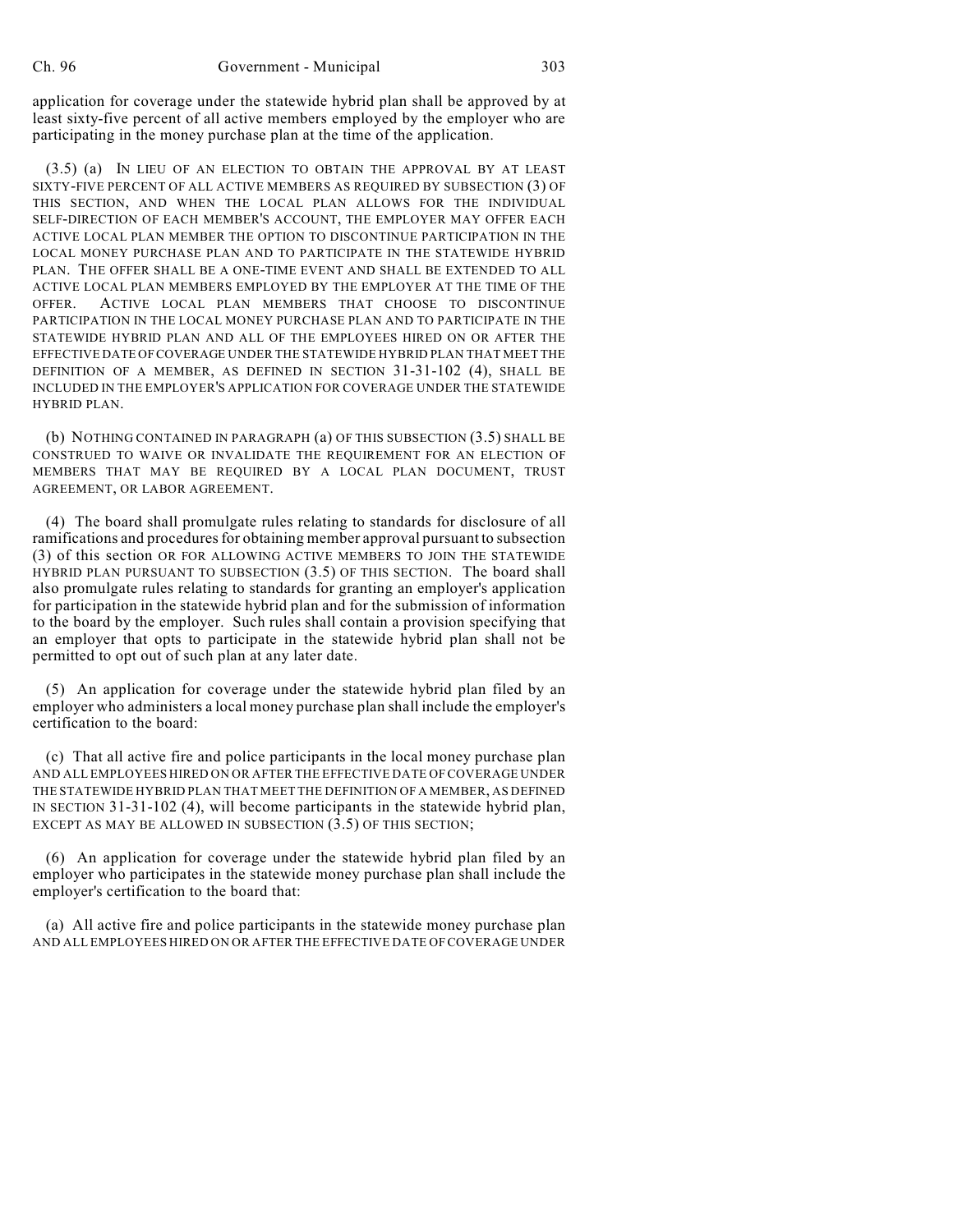THE STATEWIDE HYBRID PLAN THAT MEET THE DEFINITION OF A MEMBER, AS DEFINED IN SECTION 31-31-102 (4), will become participants in the statewide hybrid plan, EXCEPT AS MAY BE ALLOWED IN SUBSECTION (3.5) OF THIS SECTION;

**SECTION 2.** 31-31-1103 (1) (a), (1) (b), (1) (c), (1) (d), (1) (e) (III), and (1) (f) (I), Colorado Revised Statutes, are amended, and the said 31-31-1103 (1) is further amended BY THE ADDITION OF A NEW PARAGRAPH, to read:

**31-31-1103. Entry into the statewide defined benefit plan.** (1) (a) Any employer who has established a local money purchase plan pursuant to part 6 of this article or article 30.5 of this title or has withdrawn into the statewide money purchase plan pursuant to part 5 of this article may apply to the board to cover SOME OR ALL OF the members of its money purchase plan and its future members under the statewide defined benefit plan pursuant to part 4 of this article. An application may be initiated by filing with the board a resolution adopted by the employer pursuant to paragraph (b) of this subsection (1) no less than six months prior to the proposed effective date of coverage under the statewide defined benefit plan, unless a shorter waiting period is approved by the board.

(b) The employer's resolution applying for coverage under the statewide defined benefit plan shall be adopted by the governing body of the employer and shall state the employer's intent to cover UNDER THE STATEWIDE DEFINED BENEFIT PLAN SOME OR ALL OF the members of its money purchase plan under the statewide defined benefit plan AND EMPLOYEES HIRED ON OR AFTER THE EFFECTIVE DATE OF COVERAGE UNDER THE STATEWIDE DEFINED BENEFIT PLAN THAT MEET THE DEFINITION OF A MEMBER, AS DEFINED IN SECTION 31-31-102 (4).

(c) EXCEPT AS OTHERWISE PROVIDED IN PARAGRAPH (c.5) OF THIS SUBSECTION (1), any application for coverage under the statewide defined benefit plan shall be approved by at least sixty-five percent of all active members employed by the employer who are participating in the money purchase plan at the time of the application.

(c.5) (I) IN LIEU OF AN ELECTION TO OBTAIN THE APPROVAL BY AT LEAST SIXTY-FIVE PERCENT OF ALL ACTIVE MEMBERS AS REQUIRED BY PARAGRAPH (c) OF THIS SUBSECTION (1), AND WHEN THE LOCAL PLAN ALLOWS FOR THE INDIVIDUAL SELF-DIRECTION OF EACH MEMBER'S ACCOUNT, THE EMPLOYER MAY GIVE EACH ACTIVE LOCAL PLAN MEMBER THE OPTION TO DISCONTINUE PARTICIPATION IN THE LOCAL MONEY PURCHASE PLAN AND TO PARTICIPATE IN THE STATEWIDE DEFINED BENEFIT PLAN. THE OFFER SHALL BE A ONE-TIME EVENT AND SHALL BE EXTENDED TO ALL ACTIVE LOCAL PLAN MEMBERS EMPLOYED BY THE EMPLOYER AT THE TIME OF THE OFFER. ACTIVE LOCAL PLAN MEMBERS THAT CHOOSE TO DISCONTINUE PARTICIPATION IN THE LOCAL MONEY PURCHASE PLAN AND TO PARTICIPATE IN THE STATEWIDE DEFINED BENEFIT PLAN AND ALL OF THE EMPLOYEES HIRED ON OR AFTER THE EFFECTIVE DATE OF COVERAGE UNDER THE STATEWIDE DEFINED BENEFIT PLAN THAT MEET THE DEFINITION OF A MEMBER, AS DEFINED IN SECTION 31-31-102 (4), SHALL BE INCLUDED IN THE EMPLOYER'S APPLICATION FOR COVERAGE UNDER THE STATEWIDE DEFINED BENEFIT PLAN.

(II) NOTHING CONTAINED IN SUBPARAGRAPH (I) OF THIS PARAGRAPH (c.5) SHALL BE CONSTRUED TO WAIVE OR INVALIDATE THE REQUIREMENT FOR AN ELECTION OF